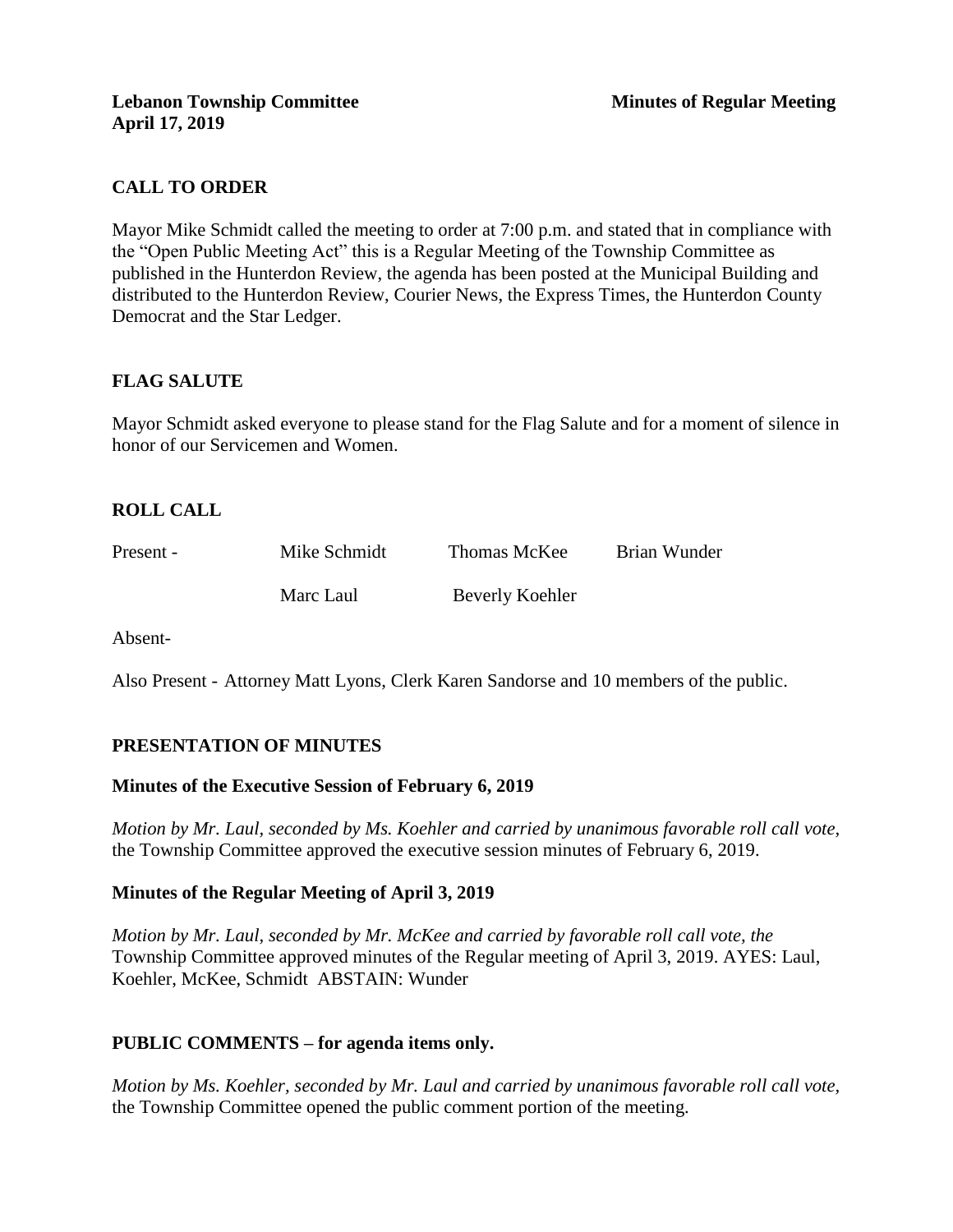LTCM 04/17/2019 Page **2** of **11**

Ms. Laurie Hoffman, Historian, read a statement into the record regarding the roles and responsibilities of the Historians.

Mr. Victor Hoffman, Chairman of Historians, said that he is confused as to why the Historian's discussions have been brought to the Committee meeting without having a discussion with the Historians. Mr. McKee said that he has concerns and would like to speak with the Township Attorney about the Historian Ordinance in hopes of having an answer for everyone.

Mr. Hoffman said that he was concerned with the Chairman not being notified that the matter was going to be on this agenda. Mayor Schmidt said that it was mentioned at the Historians meeting that it would be on this agenda.

*Motion by Ms. Koehler, seconded by Mr. McKee and carried by unanimous favorable roll call*  vote, the Township Committee closed the public comment portion of the meeting.

# **RESOLUTIONS**

# **Resolution No. 40-2019 - Highlands Grant Application – Whitehall Land Preservation**

*Motion by Mr. Laul, seconded by Mr. McKee carried by unanimous favorable roll call vote, the* Township Committee approved Resolution No. 40-2019 as written below.

## TOWNSHIP OF LEBANON COUNTY OF HUNTERDON STATE OF NEW JERSEY RESOLUTION NO. 40-2019 SUPPORTING AND AUTHORIZING APPLICATION FOR HIGHLANDS OPEN SPACE PARTNERSHIP FUNDING PROGRAM FOR WHITEHALL PROPERTY PRESERVATION

WHEREAS, the New Jersey Highlands Council is accepting applications until April 30, 2019, for the Highlands Open Space Partnership Funding Program, which would provide up to 50% funding for eligible land acquisition for preservation through the Federal Highlands Act (H.R. 1964, 2004; 16 U.S.C. 3901); and

WHEREAS, eligible applicants are defined by N.J.A.C. 7:70-3.1(a) of which the Township of Lebanon qualifies as a municipality located in the Highlands Region; and

WHEREAS, WhiteHall Partners are the owners of undeveloped land in the Township known as Block 24 Lots 8.06, 8.07, 8.08, 8.09 and portions of Lot 8, in aggregate being  $7 +$ - acres at the corner of East Hill Road and Hickory Run Road; and

WHEREAS, the lands include substantial headwaters of the Hickory Run Tributary, which flows directly into the South Branch of the Raritan River through tracts of both preserved and lowdensity residential lands downstream; and

WHEREAS, the lands have been designated Conservation Priority Moderate by the Highlands Council, with a Forest Integrity score High, Watershed Value High, and are identified as part of a Wildlife Corridor containing Critical Wildlife Habitat, as well as having significant scenic benefit to the area; and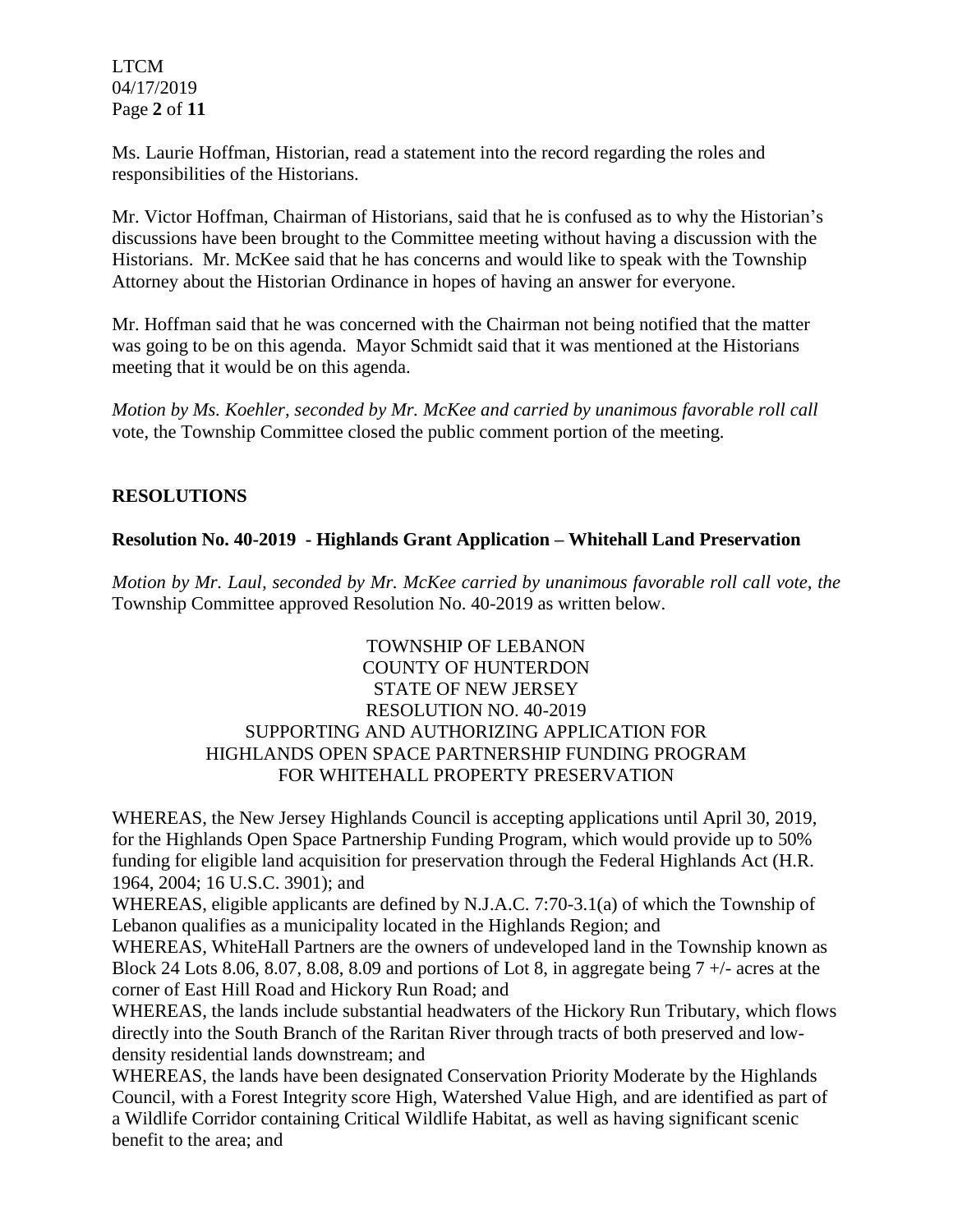LTCM 04/17/2019 Page **3** of **11**

WHEREAS, preservation would advance the goals of the Township's Wastewater Management Plan and the New Jersey Water Quality Management Planning Rules (N.J.A.C. 7:15) to reduce septic density; and

WHEREAS, the Township of Lebanon Environmental and Open Space Commission has evaluated the attributes of the lands and the potential to reduce septic density and recommends preservation and endorses application for the Highlands Open Space Program funds; and WHEREAS, WhiteHall Partners desires to have these properties preserved and has approached

the Township to apply for Highlands Open Space Funding for preservation; and WHEREAS, the value of the properties has not been professionally appraised but is estimated that acquisition of the lands, to be called the WhiteHall Project, would require funding of up to \$260,000; and

WHEREAS, matching funds for acquisition could be pursued from sources including a partnership with the Raritan Headwaters Association, the Hunterdon County Open Space Trust, New Jersey Green Acres, and the Township of Lebanon Open Space Trust.

NOW, THEREFORE, BE IT RESOLVED, by the Mayor and Committee of the Township of Lebanon, in the County of Hunterdon, that \$130,000 of funding be applied for from the Highlands Open Space Funding Program for the WhiteHall Project and that the Mayor is hereby authorized to execute the documents for such application.

# **Resolution No. 41-2019 – Approving LOSAP Payment for the 2017 Year**

*Motion by Mr. Laul, seconded by Mr. McKee carried by unanimous favorable roll call vote, the* Township Committee approved Resolution No. 41-2019 as written below.

## TOWNSHIP OF LEBANON HUNTERDON COUNTY, NEW JERSEY RESOLUTION NO. 41-2019 RESOLUTION APPROVING LOSAP PAYMENTS TO CERTAIN LEBANON TOWNSHIP FIRE COMPANY MEMBERS FOR THE QUALIFIED YEAR 2017

WHEREAS, Lebanon Township created a Length of Service Awards Program (LOSAP) for the volunteer members of the Lebanon Township Fire Company (the "Fire Company"), pursuant N.J.S.A. 40A:14-183, et seq.; and;

WHEREAS, the following members and former-members of the Fire Company are owed the LOSAP payment for the 2017 qualified year:

| Cox, William                         | \$700.00 |
|--------------------------------------|----------|
| Crampton, James                      | \$700.00 |
| Cutri-French, William                | \$700.00 |
| Dacey, Phillip                       | \$700.00 |
| Janes, Carsten                       | \$700.00 |
| Lemenze, Alex                        | \$700.00 |
| Pek, Robert                          | \$700.00 |
| Sulpy, Brittany (maiden name Trawin) | \$700.00 |
| Sulpy, David                         | \$700.00 |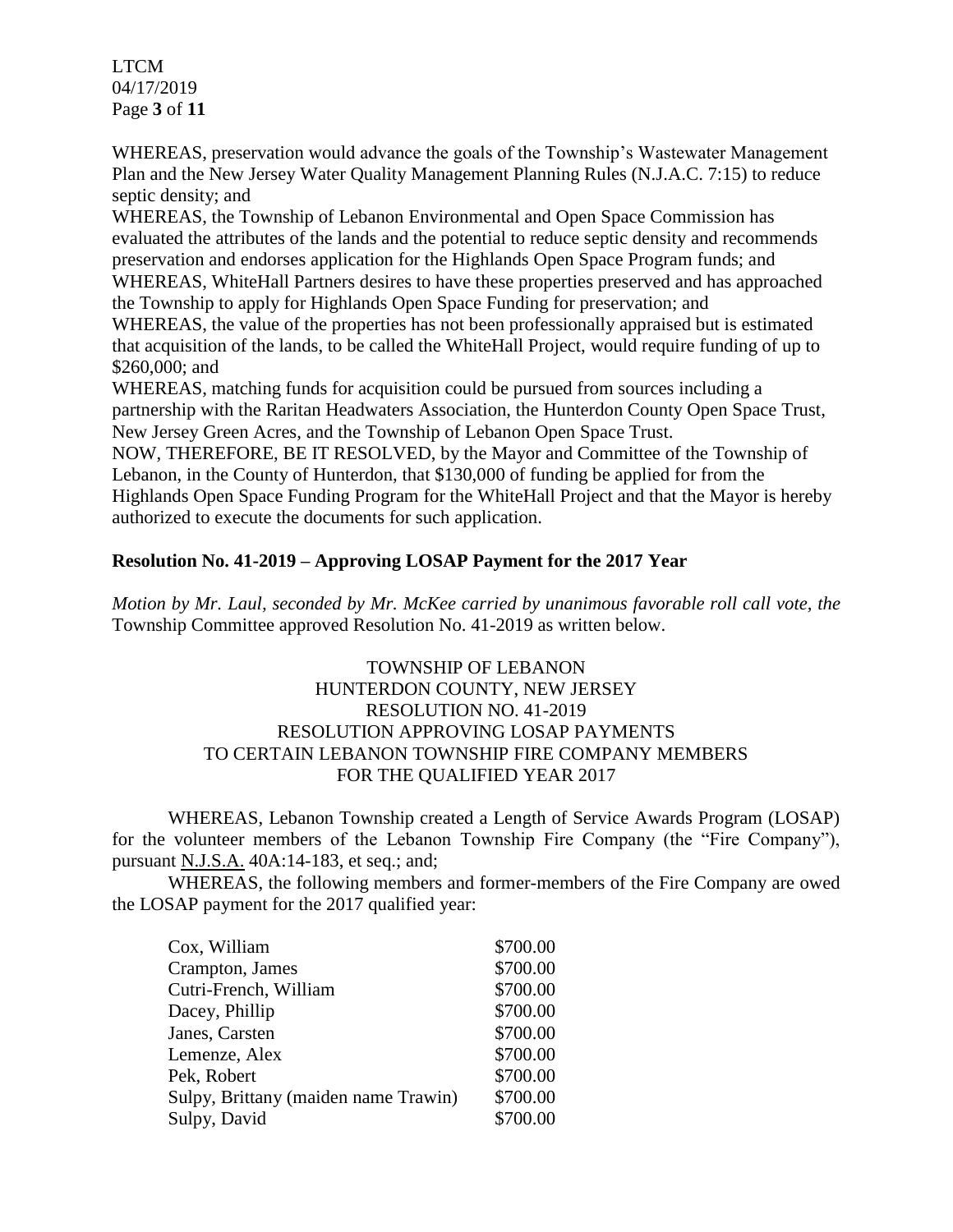LTCM 04/17/2019 Page **4** of **11**

WHEREAS, the total amount of LOSAP payments owed as set forth above is \$6,300.00;

and

WHEREAS, the Local Plan Administrator has reviewed the annual list, requested supporting documentation from the Fire Company to substantiate the information provided, and is satisfied that the list is complete and accurate.

NOW, THEREFORE, BE IT RESOLVED by the Township Committee of the Township of Lebanon, County of Hunterdon, State of New Jersey that payment of the above referenced LOSAP contributions to the Township's LOSAP Plan Provider is approved in the amount of \$6,300.00.

#### **Resolution No. 42-2019 – Approving LOSAP Payment for the 2018 Year**

*Motion by Mr. McKee, seconded by Mr. Wunder carried by unanimous favorable roll call vote,* the Township Committee approved Resolution No. 42-2019 as written below.

## TOWNSHIP OF LEBANON HUNTERDON COUNTY, NEW JERSEY RESOLUTION NO. 42-2019 RESOLUTION APPROVING LOSAP PAYMENTS TO CERTAIN LEBANON TOWNSHIP FIRE COMPANY MEMBERS FOR THE QUALIFIED YEAR 2018

WHEREAS, Lebanon Township created a Length of Service Awards Program (LOSAP) for the volunteer members of the Lebanon Township Fire Company (the "Fire Company"), pursuant N.J.S.A. 40A:14-183, et seq.; and;

WHEREAS, the following members and former-members of the Fire Company are owed the LOSAP payment for the 2018 qualified year:

| Cox, William                         | \$700.00 |
|--------------------------------------|----------|
| Cutri-French, William                | \$700.00 |
| Janes, Carsten                       | \$700.00 |
| Lemenze, Alex                        | \$700.00 |
| Paolillo, Dan                        | \$700.00 |
| Pek, Robert                          | \$700.00 |
| Schlesinger, Sue                     | \$700.00 |
| Sulpy, Brittany (maiden name Trawin) | \$700.00 |
| Sulpy, David                         | \$700.00 |

WHEREAS, the total amount of LOSAP payments owed as set forth above is \$6,300.00; and

WHEREAS, the Local Plan Administrator has reviewed the annual list, requested supporting documentation from the Fire Company to substantiate the information provided, and is satisfied that the list is complete and accurate; and

WHEREAS, the Chief Financial Officer has certified that there are sufficient encumbered funds from the 2018 budget to make payment of the above referenced LOSAP contributions.

NOW, THEREFORE, BE IT RESOLVED by the Township Committee of the Township of Lebanon, County of Hunterdon, State of New Jersey that payment of the above referenced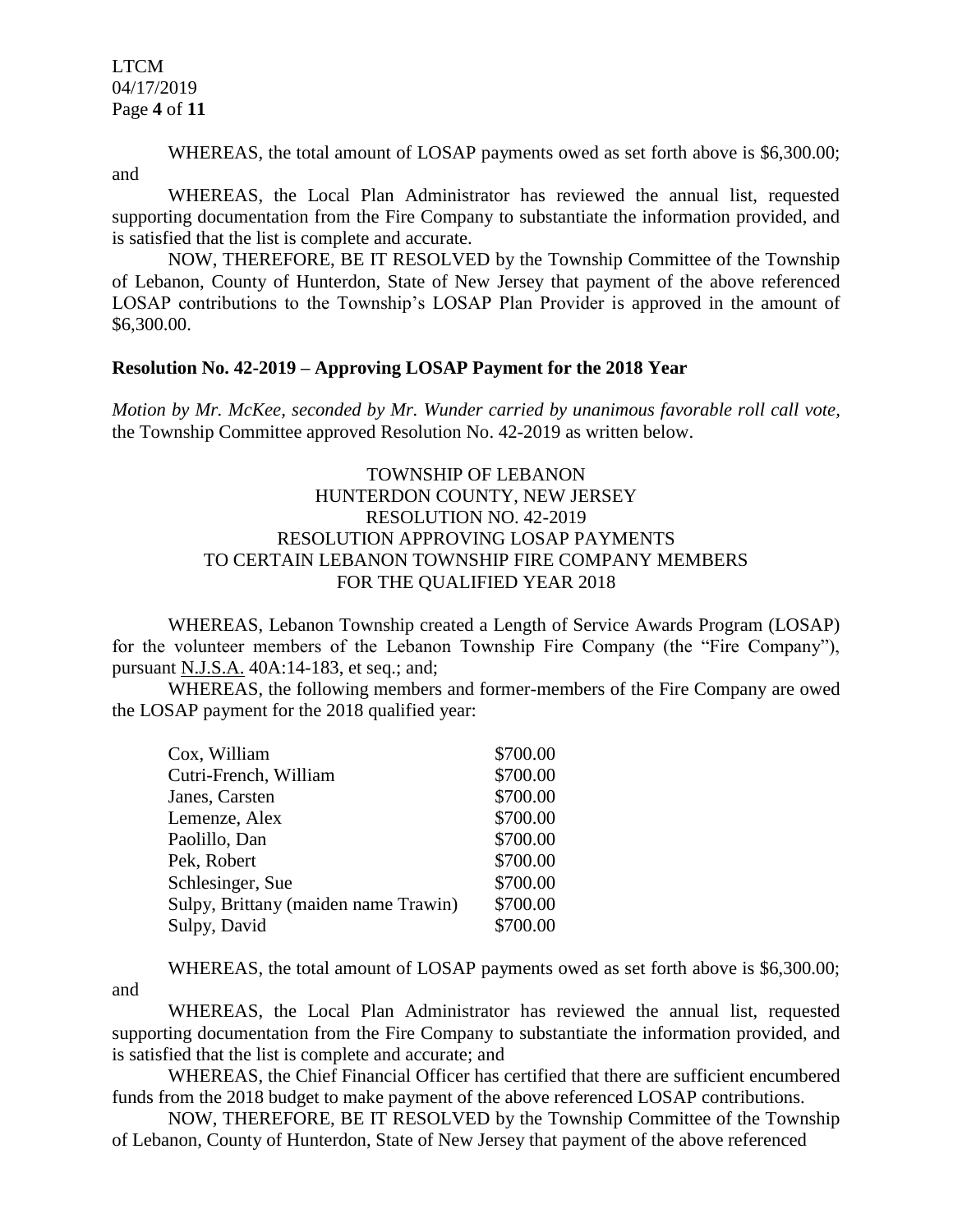LTCM 04/17/2019 Page **5** of **11**

LOSAP contributions to the Township's LOSAP Plan Provider is approved in the amount of \$6,300.00.

#### **Resolution No. 43-2019 – Authorizing LOSAP Payments to Certain Fire Members**

*Motion by Mr. Laul, seconded by Mr. McKee carried by unanimous favorable roll call vote, the* Township Committee approved Resolution No. 43-2019 as written below.

### TOWNSHIP OF LEBANON HUNTERDON COUNTY, NEW JERSEY RESOLUTION No. 43-2019 TO AMEND RESOLUTION NO. 96-2016 ENTITLED APPROVING LOSAP PAYMENTS TO CERTAIN LEBANON TOWNSHIP FIRE COMPANY MEMBERS

WHEREAS, Resolution No. 96-2016 approved specific LOSAP contributions to the Township's LOSAP Plan Provider in the amount of \$12,400; and;

WHEREAS, Resolution No. 96-2016 also approved payments directly to four former members of the Lebanon Township Fire Company; and;

WHEREAS, Resolution No. 96-2016 is amended to include the payment in the amount of \$700 to Steven Bisbee for his qualifying year.

NOW, THEREFORE, BE IT RESOLVED by the Township Committee of the Township of Lebanon, County of Hunterdon, State of New Jersey that the amended to Resolution No. 96- 2016 to include the payment of \$700 to Steven Bisbee is hereby approved.

#### **Resolution No. 44-2019 – Return of LOSAP Contributions**

*Motion by Mr. Laul, seconded by Mr. McKee carried by favorable roll call vote, the Township* Committee approved Resolution No. 44-2019 as written below. AYES: Laul, Koehler, McKee, Schmidt ABSTAIN: Wunder

## TOWNSHIP OF LEBANON HUNTERDON COUNTY, NEW JERSEY RESOLUTION NO. 44-2019 RESOLUTION APPROVING RETURN LOSAP CONTRIBUTIONS AS TO CERTAIN LEBANON TOWNSHIP FIRE COMPANY MEMBERS NO LONGER WITH THE FIRE DEPARTMENT

WHEREAS, Lebanon Township created a Length of Service Awards Program (LOSAP) for the volunteer members of the Lebanon Township Fire Company (the "Fire Company"), pursuant N.J.S.A. 40A:14-183, et seq.; and;

WHEREAS, the following members are no longer members of the Fire Company and have not met the minimum contribution years required and as a result their LOSAP accounts have been closed:

Acevedo, Urszula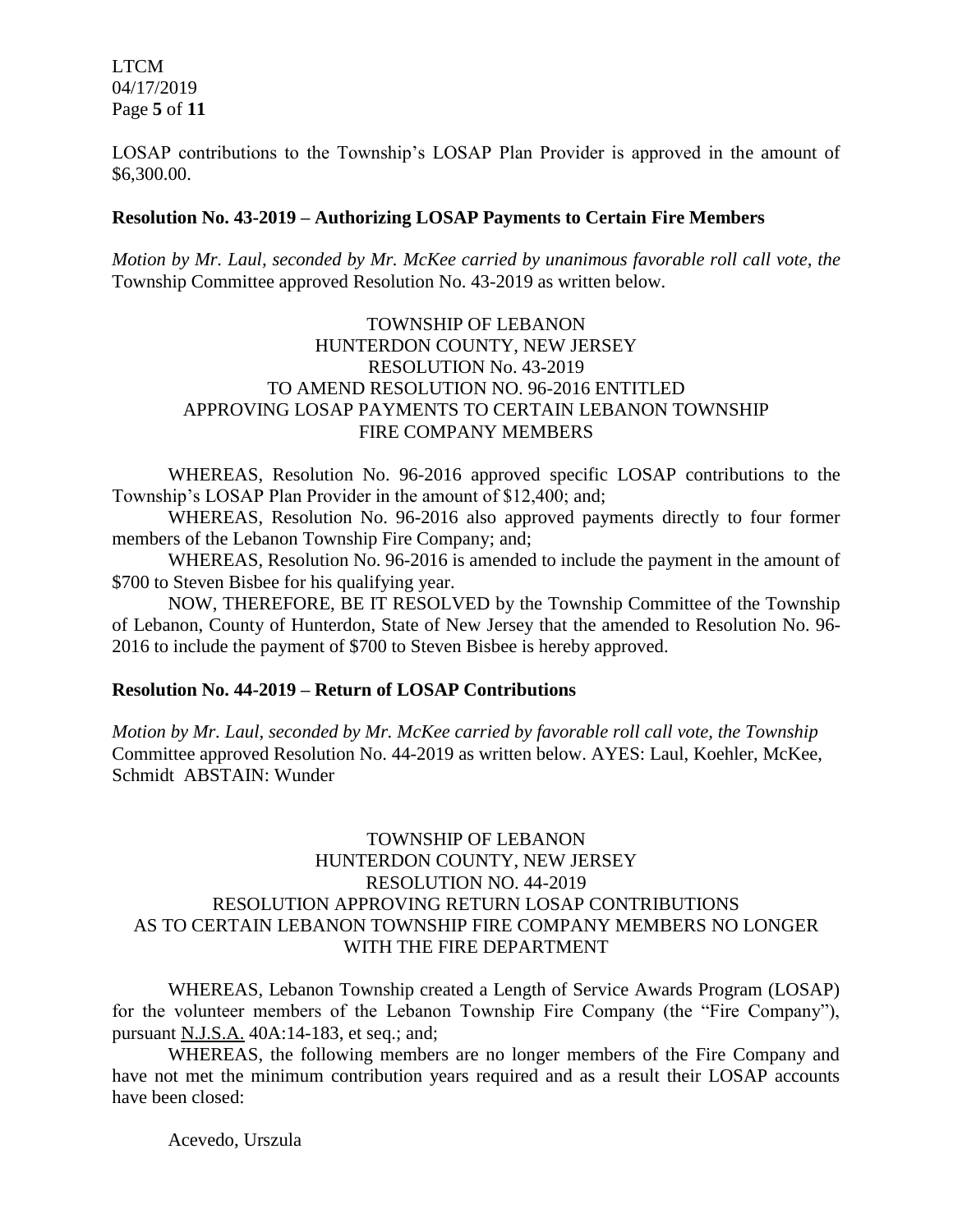LTCM 04/17/2019 Page **6** of **11**

> Anastasio, Kylie Andrew, Estal Blanchard, Janet Clark, Geoffrey I. Dannhauser, Robert Dantonio, Giulio Estal, Andrew Hallett, Jamie Hayth, William Justice, David Kiener, Matthew Note, Joni Rauschenberger, William Reiner, Eric Trujillo, Richard Wunder, Brian

WHEREAS, all contributions made on their behalf will be returned to the Township of Lebanon.

NOW, THEREFORE, BE IT RESOLVED by the Township Committee of the Township of Lebanon, County of Hunterdon, State of New Jersey, that payment of the above referenced LOSAP contributions are hereby returned to the Township of Lebanon.

# **OLD BUSINESS**

#### **Monmouth Telecom – Addendum to Existing HPBX Contract**

*Motion by Mr. Laul, seconded by Ms. Koehler carried by unanimous favorable roll call vote, the* Township Committee approved the Addendum to the existing HPBX Contract to include 3 Yealink W60P Cordless Phones with 3 Off Net Extensions at a total cost of \$690.00.

#### **Township Appreciation Event**

Mr. Laul informed the Committee that he would like to give each of the attendees a t-shirt at the event. His wife has the equipment to do the e-presses and they will donate their time. The cost for the shirts will be approximately \$450-\$500 and the e-press will be \$1.00 per shirt. The total cost would be approximately \$650.00.

Ms. Koehler asked for a rough price per person, for the event, at the next meeting.

*Motion by Mr. Wunder, seconded by Mr. McKee and carried by unanimous favorable roll call*  vote, the Township Committee approved a cap of \$650 for the cost of the shirts.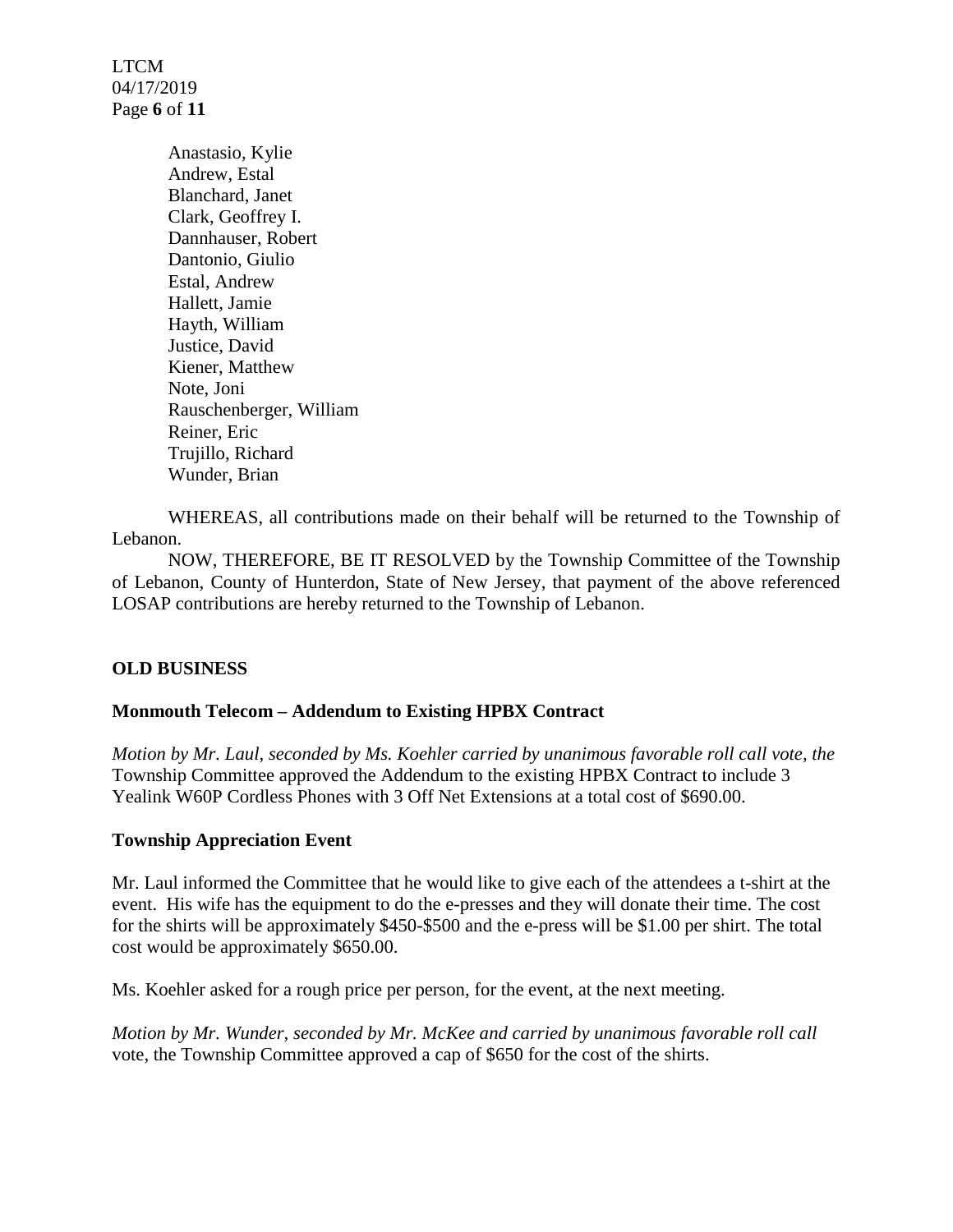LTCM 04/17/2019 Page **7** of **11**

### **Professional Property Appraisers Coverage**

The Clerk informed the Committee that the Revaluation company has had a difficult time obtaining Errors and Omissions coverage in the amount recommended by the Township's Insurance Agent. PPA has been able to obtain \$1,000,000, respectively, per event and the aggregate. A Certificate of Insurance has not been provided, thus far, but the Clerk has an email from The Hartford indicating that coverage began on April 17, 2019 and that the underwriter will be providing the binder in 2-3 days. Once PPA receives the binder, a Certificate of Insurance will be provided to the Township.

*Motion by Mr. Laul, seconded by Mr. McKee carried by unanimous favorable roll call vote, the* Township Committee authorized the Mayor and Clerk to sign the PPA contract, with modified Errors and Omission Coverage, based on an email from The Hartford establishing that the coverage began on April 17, 2019.

### **NEW BUSINESS**

### **Friends of Memorial Park Landscaping Project**

Mayor Schmidt stated that the Friends of Memorial Park would like to hire a landscaping company to conduct Spring/Fall Cleanups and weeding and mulching of the 7 garden beds in the park. The total contract price is \$4,857.00.

There is a Memorandum of Understanding between the Township and Friends which lists insurance requirements for larger contracts. The landscape company has \$1,000,000 General Liability coverage but the Excess Coverage Umbrella would be another cost of \$2100. Mayor Schmidt noted that there will be no use of power or heavy equipment. Friends of Memorial Park also has liability insurance as well as the Township's coverage.

*Motion by Mr. McKee, seconded by Mr. Laul and carried by unanimous favorable roll call vote,* the Township Committee waived the requirement for the Excess Coverage Umbrella, in the Memorandum of Understanding, if Friends enters into the landscaping contract.

#### **Stop the Soot Grant**

Mayor Schmidt said that the DPW has requested to replace the backhoe. The NJDEP, through Federal programs, has a Stop the Soot Grant in which they will provide 25% -30% toward a qualifying new piece of equipment. The only requirements are that all laws be followed and that instead of trading in the Township's old backhoe it will need to be destroyed. The Township can qualify for \$27,000-\$33,000 toward the backhoe and would lose \$6000 for the trade in value.

In addition, for many years the DPW has requested to replace the 1977 Huber Maintainer/Paver which has become obsolete. The Township also owns a1979 Rago Roadster Paver. The DPW Manager has suggested trading in the two old pavers for an upgraded model.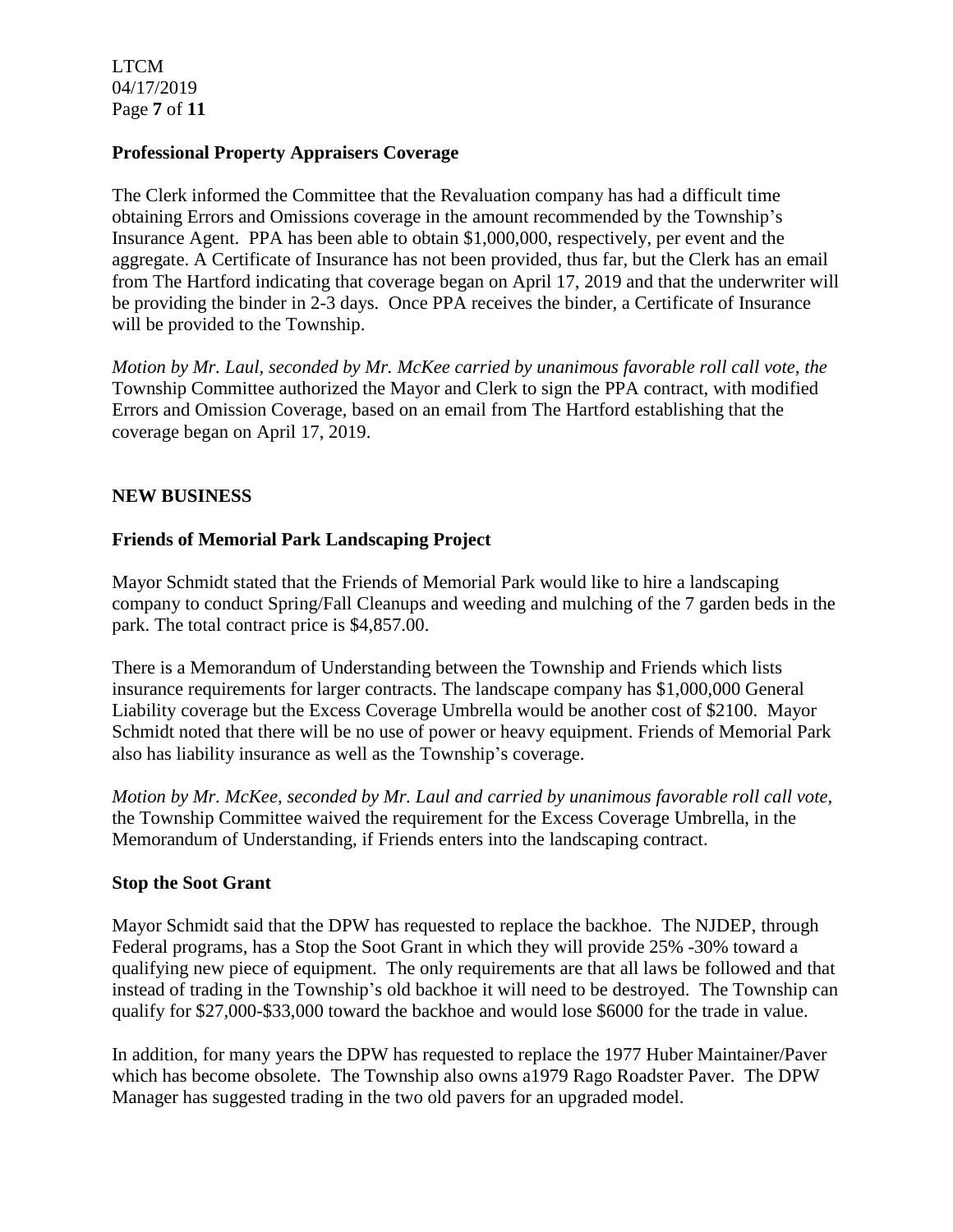LTCM 04/17/2019 Page **8** of **11**

There is a 2012 Bond Ordinance which is in effect and can provide \$100,000 toward a new combined maintainer/paver.

*Motion by Ms. Koehler, seconded by Mr. Laul and carried by unanimous favorable roll call vote,* the Township Committee approved an application to the NJDEP to upgrade the backhoe and maintainer/paver through the Stop the Soot Grant.

### **Volunteer Accident Policy Renewal**

*Motion by Mr. Laul, seconded by Mr. Wunder and carried by unanimous favorable roll call vote,*  the Township Committee approved the Volunteer Accident Policy Renewal, through RPS Bollinger Sports & Leisure, at a cost of \$350.

### **Recreation Commission Request for Camping in the Park Event**

Mr. Darin McDowell and Ms. Maria Naccarato, Recreation Members, were present to request to hold Camping Night in the Park after a Movie in the Park. The event will be held on July 12, 2019. Parents will need to be present or there can be an organized group with chaperones. There will be a preregistration process or registration can be done the night of the event. Fires and cooking will not be permitted and tents are to be removed at a realistic time. All clean up will be handled by the Recreation Commission.

Attorney Lyons stated that the Recreation Commission will need to apply for a Special Permit under Section 269-2a7 of the Township's Code, which will provide a waiver of the limited hours of operation in the Park on July 12, 2019, subject to all participants being registered through the process established by the Recreation Commissions. All other rules and regulations of the Park will remain in effect.

*Motion by Mr. McKee, seconded by Ms. Koehler, carried by unanimous favorable roll call vote,* the Township Committee approved the Recreation Commission's request to hold a Camping in the Park Event on Friday, July 12, 2019 and granted a waiver of the hours of operations. All other rules and regulations remain in effect.

#### **Discussion of Museum Curator & Historians Roles**

Held to Executive Session.

# **PRESENTATION OF VOUCHERS**

Committee Members provided a description of vouchers exceeding \$1000.00.

*Motion by Ms. Koehler, seconded by Mr. Laul and carried by unanimous favorable roll call*  vote, the Township Committee approved the April 17, 2019 bill list in the amount of \$4,051,133.08.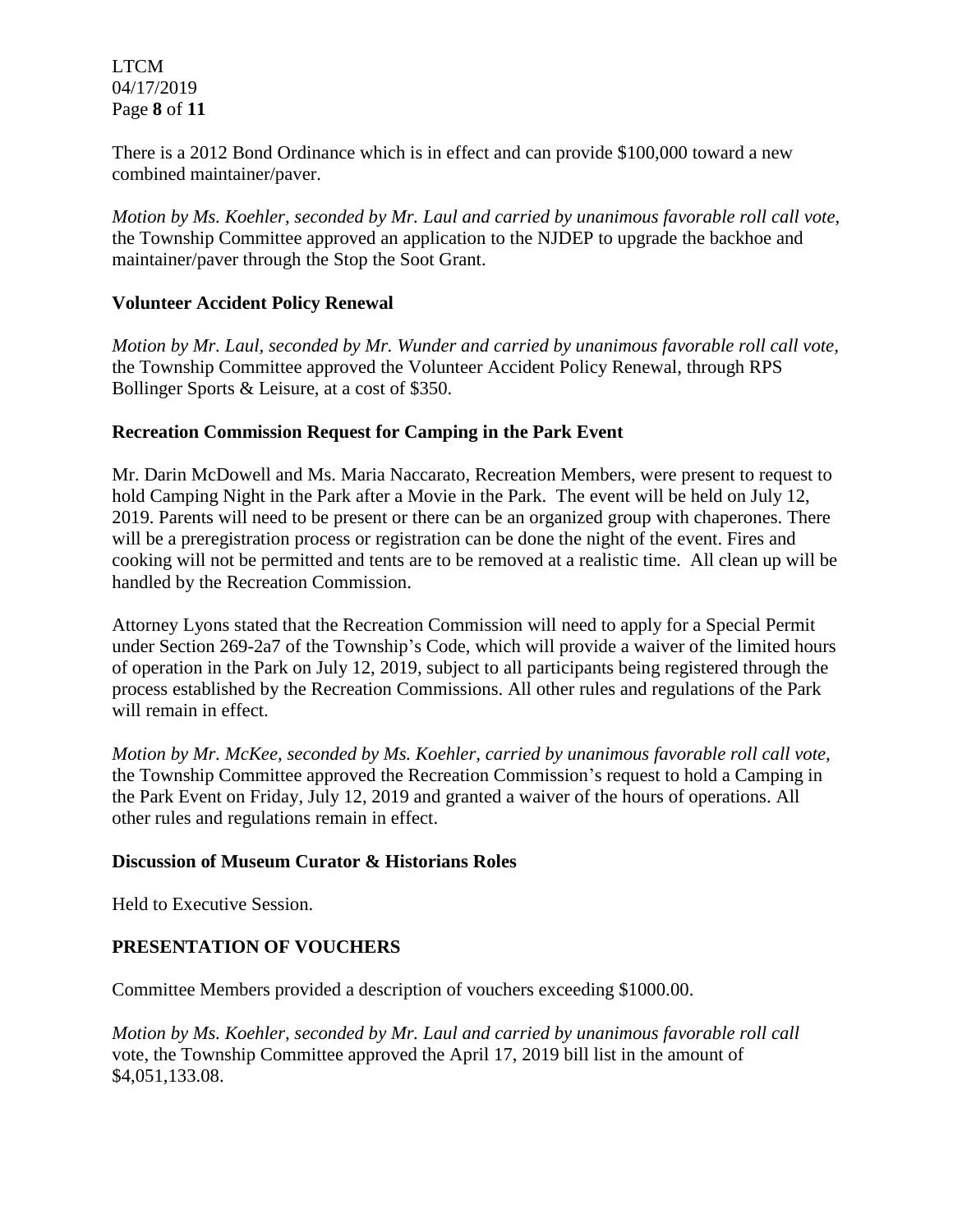LTCM 04/17/2019 Page **9** of **11**

#### **CORRESPONDENCE**

- a. Animal Control Officer Report for the Month of March
- b. Recreation Commission March 7, 2019 Meeting Minutes
- c. Tax Collector's Report for the Months of March 2019
- d. May 4th Work Day in Memorial Park

#### **PUBLIC COMMENTS**

*Motion by Mr. Laul, seconded by Ms. Koehler and carried by unanimous favorable roll call vote,* the Township Committee opened the Public Comment portion of the meeting at 7:54 p.m.

Ms. Laurie Hoffman suggested that the t-shirts discussed, say "volunteer", and that be provided to all volunteers, not only those attending the Volunteer Appreciation Event. This way they can be worn at different Township events.

*Motion by Mr. Laul, seconded by Ms. Koehler and carried by unanimous favorable roll call*  vote, the Township Committee closed the public comment portion of the meeting at 7:55 p.m.

#### **EXECUTIVE SESSION - Resolution No. 45-2019**

*Motion by Mr. McKee, seconded by Ms. Koehler carried by unanimous favorable roll call vote,* the Township Committee approved Resolution No. 45-2019 and convened in executive session at 8:16 p.m. Potential action will be taken on one of the personnel matters.

> TOWNSHIP OF LEBANON COUNTY OF HUNTERDON STATE OF NEW JERSEY RESOLUTION NO. 45-2019

#### RESOLUTION AUTHORIZING EXECUTIVE SESSION

WHEREAS, the Open Public Meetings Act; *N.J.S.A.* 10:4-6 *et seq*., declares it to be the public policy of the State to insure the right of citizens to have adequate advance notice of and the right to attend meetings of public bodies at which business affecting the public is discussed or acted upon; and

WHEREAS, the Open Public Meetings Act also recognizes exceptions to the right of the public to attend portions of such meetings; and

 WHEREAS, the Mayor and Committee find it necessary to conduct an executive session closed to the public as permitted by the *N.J.S.A*. 40:4-12; and

 WHEREAS, the Mayor and Committee will reconvene in public session at the conclusion of the executive session;

 NOW, THEREFORE, BE IT RESOLVED by the Mayor and Committee of the Township of Lebanon, County of Hunterdon, State of New Jersey that they will conduct an executive session to discuss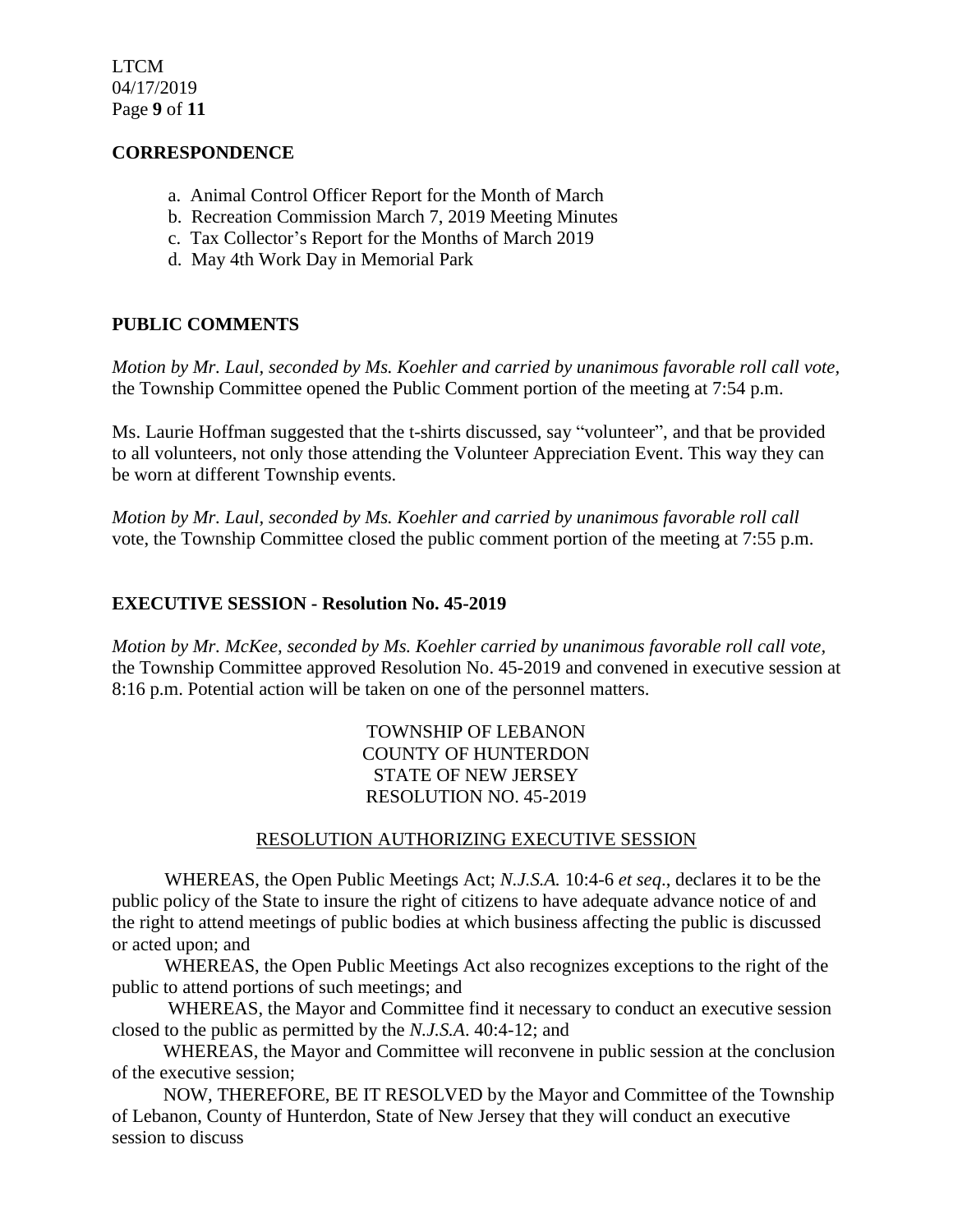LTCM 04/17/2019 Page **10** of **11**

the following topic(s) as permitted by *N.J.S.A*. 40:4-12:

\_\_\_\_A matter which Federal Law, State Statute or Rule of Court requires be kept confidential or excluded from discussion in public (Provision relied upon:

\_\_\_\_\_\_A matter where the release of information would impair a right to receive funds from the federal government;

\_\_\_\_\_\_A matter whose disclosure would constitute an unwarranted invasion of individual privacy;

 X A collective bargaining agreement, or the terms and conditions thereof (Specify contract:); **PBA Contract Negotiations Update**

 A matter involving the purpose, lease or acquisition of real property with public funds, the setting of bank rates or investment of public funds where it could adversely affect the public interest if discussion of such matters were disclosed; Real Estate Acquisitions –

Tactics and techniques utilized in protecting the safety and property of the public provided that their disclosure could impair such protection;

\_\_\_\_\_\_Investigations of violations or possible violations of the law;

\_\_\_\_\_\_\_\_\_\_\_\_\_\_\_\_\_\_\_\_\_\_\_\_\_\_\_\_\_\_\_\_\_\_\_\_\_\_\_\_\_\_\_\_\_\_\_\_\_\_\_\_\_);

 X Pending or anticipated litigation or contract negotiation in which the public body is or may become a party; (The general nature of the litigation or contract negotiations is) **Potential Shared Services with Tewksbury Township – Aptive Environmental – Fire Department Matter**

 Professional Service Contracts – The public disclosure of such information at this time would have a potentially negative impact on the municipality's position in the litigation or negotiation; therefore this information will be withheld until such time as the matter is concluded or the potential for negative impact no longer exists.

 Matters falling within the attorney-client privilege, to the extent that confidentiality is required in order for the attorney to exercise his or her ethical duties as a lawyer; (The general nature of the matter is: OR the public disclosure of such the public disclosure of such information at this time would have a potentially negative impact on the municipality's position with respect to the matter being discussed; therefore, this information will be withheld until such time as the matter is concluded or the potential for negative impact no longer exists.*)*;

 X Matters involving the employment, appointment, termination of employment, terms and conditions of employment, evaluation of the performance, promotion or disciplining of any specific prospective or current public officer or employee of the public body, where all individual employees or appointees whose rights could be adversely affected have not requested in writing that the matter(s) be discussed at a public meeting; (The employee(s) and/or general nature of discussion is: the public disclosure of such information at this time would violate the employee(s) privacy rights; therefore this information will be withheld until such time as the matter is concluded or the threat to privacy rights no longer exists. **Museum Curator Matter – Comp Time Policy** 

\_\_\_\_\_\_Deliberation occurring after a public hearing that may result in the imposition of a specific civil penalty or loss of a license or permit;

BE IT FURTHER RESOLVED that the Mayor and Committee hereby declare that their discussion of the subject(s) identified above may be made public at a time when the Township Attorney advises them that the disclosure of the discussion will not detrimentally affect any right, interest or duty of the Township or any other entity with respect to said discussion.